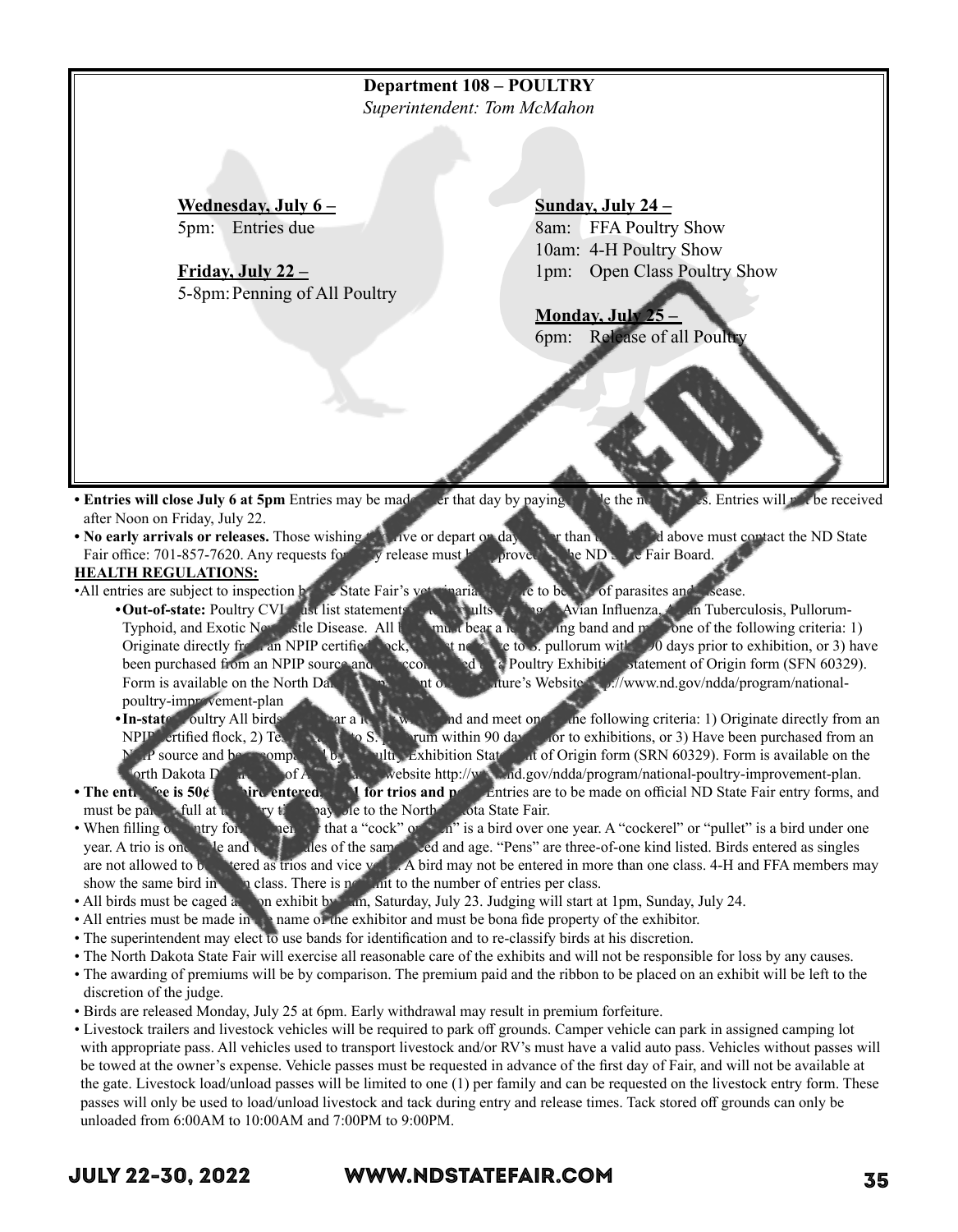#### **Poultry Premium Schedule**

| <b>BV</b>  | Best of Variety         | Ribbon  |
|------------|-------------------------|---------|
| <b>BB</b>  | <b>Best of Breed</b>    | \$4.00  |
| -RD        | Best in Division \$5.00 |         |
| <b>BOA</b> | <b>Best Overall</b>     | \$10.00 |

| BV  | Best of Variety Ribbon  |         | <b>RV</b> | Reserve Variety  | Ribbon |
|-----|-------------------------|---------|-----------|------------------|--------|
| BB  | Best of Breed           | - S4 00 | <b>RB</b> | Reserve Breed    | \$2.00 |
| BD  | Best in Division \$5.00 |         | RD.       | Reserve Division | \$3.00 |
| BOA | Best Overall            | 810 OO  | ROA       | Reserve Overall  | \$5.00 |
|     |                         |         |           |                  |        |

|  | $I^{st}$ $2^{nd}$ $3rd$  |  |
|--|--------------------------|--|
|  | ALL \$3.50 \$2.50 \$1.50 |  |

*Cash awards will be mailed September 2022*

## **Sunday, July 24 – 1:00pm**

Please enter the division letter, breed number, variety and class number so the show can be placed in the proper order for judging.

*Bantams* **Division G - Modern Game Bantams:**

#### **Classes for Division A – L Chickens**

*Class 1 Cock Class 2 Hen Class 3 Cockerel Class 4 Pullet Class 5 Old Trio Class 6 Young Trio*

#### *Large Fowl*

**Division A - American Large Fowl:** 001 Jersey Giants 002 Plymouth Rocks 003 Rhode Island Reds 004 Wyandottes 005 Any Other American

#### **Division B - Asiatic Large Fowl:**

006 Brahmas 007 Cochins 008 Langshans

#### **Division C - English Large Fowl:**

009 Australorps 010 Cornish 011 Orpingtons 012 Sussex 013 Any Other English

## **Division D - Mediate For Large Formula**

014 Anconas 015 Andalusi 016 Leghorns dark  $017$  Mino 018 Sicilian Hercups 019 Any Other Miterrane

#### **Division E - Continental Large Forma**

020 Campines 021 Faverolles 022 Hamburgs 023 Polish 024 Any Other Continental

#### **Division F - All Other Standard Breeds (AOSB):**

025 Ameraucanas 026 Frizzles 027 Naked Necks 028 Phoenix 029 Sumatras 030 Any Other AOSB

### **Division H - Old English Game Bandwis:** 034 Black 035 Black Breasted Red 036 Blue 037 Silver Duckwing 038 Wheaten 039 White 040 Any Other  $\circ$  English Game

033 Any Other Modern Game

## Division Single Comb

Ban<sub>tam</sub>s (SCCL): **Autch** 2 Japanese 043 Leghorn 044 Naked 045 Orpin 046 Plymo 047 de la Ped the

031 Brown Red 032 Birchin

## **Division Dec** Comb Clean Le

Banca<sup>cc</sup> S<sub>1</sub> (RCCL): 049 Belgian D'Anver  $m<sub>b</sub>$ rights 052 Wyandottes 33 Any Other RC

## **Division K All Other Combs Clean**

Legged **antams (AOCCL):**<br>054 raucana **raucana Cornish** 056 Polish 057 Sumatra 058 Any Other AOCCL

### **Division L - Feather Legged Bantams:**

059 Belgian D'Uccle 060 Brahma 061 Cochin 062 Fizzles 063 Silkies 064 Any Other Feather Legged

## **Classes for Division M – P Ducks**

*Class 1 Adult Drake Class 2 Adult Duck Class 3 Young Drake Class 4 Young Duck Class 5 Old Trio (1 male, 2 females) Class 6 Young Trio (1 male, 2 females)*

Division **Meavy Ducks:**  $065 \,\mathrm{A}$ 

 $0661$  $Pe<sub>k</sub>$ 8 Rouen be a ny ver App

**Medium Ducks** 

071 Cayuga rested 3 Swedish

**Division O** - **<u>Light Ducks:</u>**  $074$  Campbell  $075 F -$  quin  $07*$  agpie **Runner** 

**Division P - Bantam Ducks:** 078 Call 079 East Indie 080 Mallard

#### **Classes for Division Q - S Geese**

*Class 1 Adult Gander Class 2 Adult Goose Class 3 Young Gander Class 4 Young Goose Class 5 Old Trio Class 6 Young Trio*

**Division Q - Heavy Geese:** 081 African 082 Embden 083 Toulouse

#### **Division R - Medium Geese:**

084 American 085 Pilgrim Sexlinked 086 Saddleback Pomeranian 087 Sebastopol

**Division S - Light Geese:** 088 Canadian Eastern 089 Chinese 090 Egyptian Colored 091 Tufted Roman

# 36 WWW.NDSTATEFAIR.COM JULY 22-30, 2022